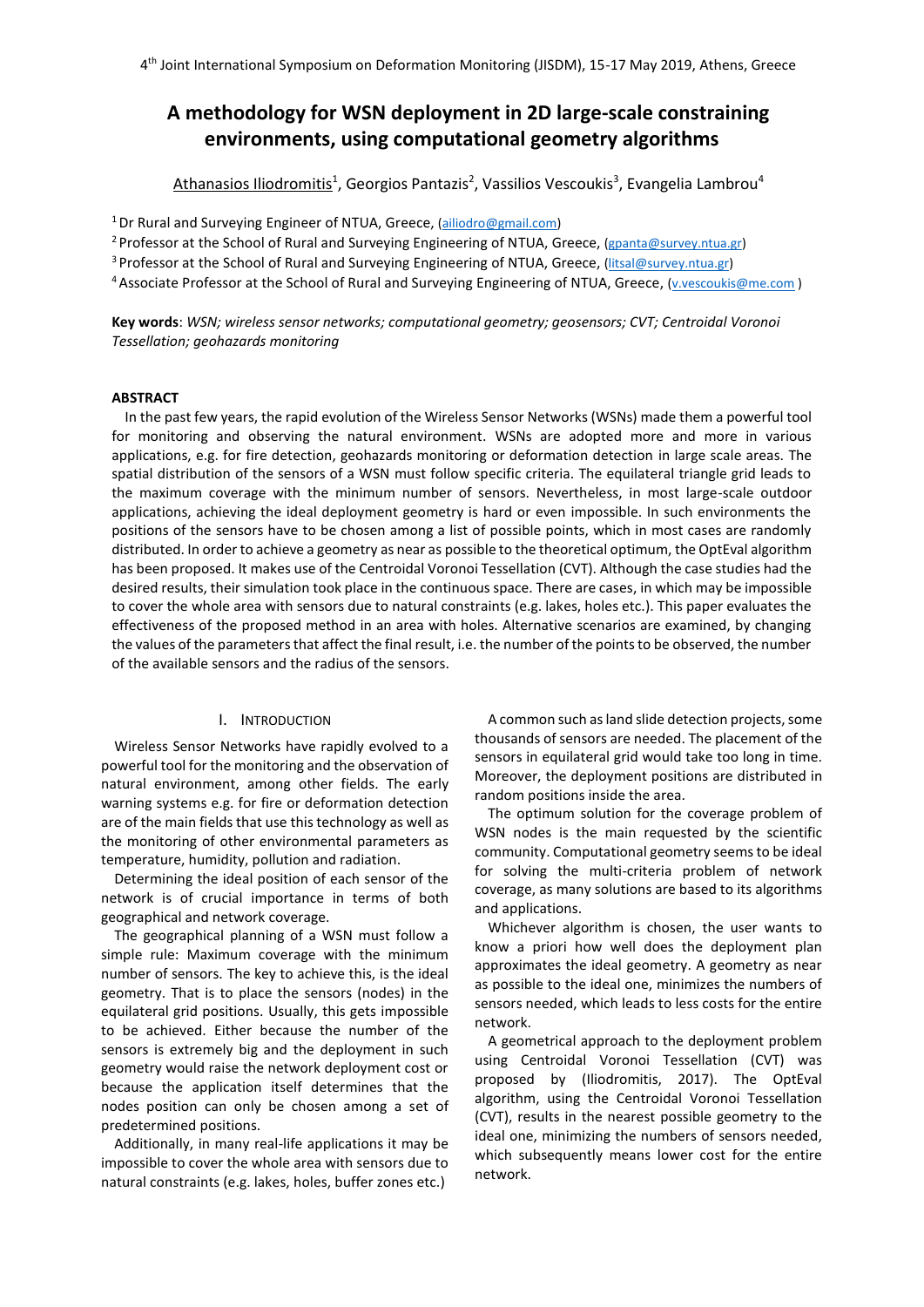This paper examines the proposed method in different scenarios for the same area with randomly distributed observation points and four holes inside it. The different parameters that affect the final result, such as the number of observation points, the number of the available sensors and the number of iterations of the Lloyd's algorithm, are changed.

The rest of this paper is organized as follows: In Section II, previous work related to the deployment and the evaluation of area coverage methods are described. In section III, the deployment and evaluation methodologies are explained briefly. In section IV, the case study with 90 different scenarios, according to the different parameters, is described, as well as the outcome. Finally, Section V concludes the paper.

## II. RELATED WORK

The scientific community has been occupied to a significant extent with finding the optimum solution for the coverage problem of WSN nodes.

Computational geometry seems to be ideal for solving the multi-criteria problem of network coverage, as many other solutions are based to its algorithms and applications.

In most papers, only a couple of scenarios are described for each method, so it is difficult to understand and explain the reaction of each algorithm towards the change of the different parameters.

Additionally, there is a complete lack of papers, testing the proposed algorithms in areas with physical constraints, as described above (buffer zones, holes, sub-areas that are not needed to be observed etc).

There is a main constraint that the solution must follow. The sensors have to be deployed in certain positions chosen from a list of possible ones. The methodology tested in this paper is explained thoroughly by (Iliodromitis, Pantazis, Vescoukis, 2017), and tested by (Iliodromitis, Lambrou, 2018).

It was the first time the coverage problem was approached using this part of computational geometry, although the same method was proposed by (Zhou, Jin & Wu, 2013) for optimizing the network communication problem.

Voronoi Diagram (VD) is proposed as an approach to the solution by (Vieira et al, 2003) but for a large number of sensors the algorithm becomes extremely time consuming.

Delaunay Triangulation (DT) is the basis for coverage algorithms. A methodology to minimize energy consumption and achieve complete coverage of the area is proposed by (Wang and Medidi, 2007), but they study the ideal geometry scenario with no constraints. The aforementioned algorithm is improved by (Vu and Li, 2009) studying the boundary effect, but they mainly focus on minimizing energy consumption. Another coverage proposal using DT is set by (Wu, Lee, & Chung, 2006). A solution using Delaunay Triangulation with constraints (CDT) is proposed by (Devaraj, 2015).

Another study has been conducted by (Argany et al, 2011). They gather and record different coverage algorithms for WSN. They focus on algorithms based on DT and VD, and propose a solution that uses Voronoi polygons based on spatial information (physical boundaries, DTM etc).

However, there are additional constraint that has to be examined. There may be sub-areas that the sensors can't be deployed (e.g. a lake inside the area) or in some sub-areas we may be not interested to deployed.

Apart from the lack of different scenarios, one can note the lack of an evaluation index to verify how good or how efficient the deployment is. Most of the indexes proposed compare the deployment method with other deployment methods, without providing a universal value for the spatial distribution of the sensors of a WSN.

A typical index is proposed by (Chizari, Hosseini, & Poston, 2011). They determine the percentage of the area covered by at least one sensor in relation to the whole area and the distances between the sensors. Furthermore, the sensors are separated in those that have large, adequate or small number of other sensors near them. The percentage of the supervised area is also used as an index by (Vieira, et al, 2003). In both cases no information is given for the sub-areas that are not covered by any sensor or how well the deployment of the sensors approximates the ideal triangular grid, which results in the optimum area coverage.

An appropriate index is proposed by (liodromitis, 2017) and explained by (Iliodromitis, Pantazis, Vescoukis, 2017). The "g" index evaluates the geometry achieved in a WSN based on Delaunay Triangulation. The deployment positions are modeled as a Delaunay Triangulation and all scenarios are compared to the equilateral triangle grid. The proposed methodology is easy to be programmed as it is based on tools and methods of computational geometry. The index takes into account the geometry of triangles that are formed from the deployment positions. It is independent of the position or the orientation of the triangles.

Furthermore, it allows to compare the triangles meshes created in scenarios with different sensing range. The metric is unique for each scenario, so the different scenarios are directly comparable.

#### III. THE DEPLOYMENT AND EVALUATION METHODOLOGIES

### A. *The deployment method*

A CVT is a special Voronoi Diagram, where the generating point of each Voronoi cell is also its mean (i.e., center of mass) (Zhou, Jin, Wu, 2013). In other words, the generator of each CVT polygon must also be the centroid of each polygon. It approximates an ideal partition of the area, through the optimal allocation of the generators. According to Gersho's conjecture, "as the number of generators increases, the optimum CVT will form a uniform partitioning of the space, with shapes that would result from the repetition of a single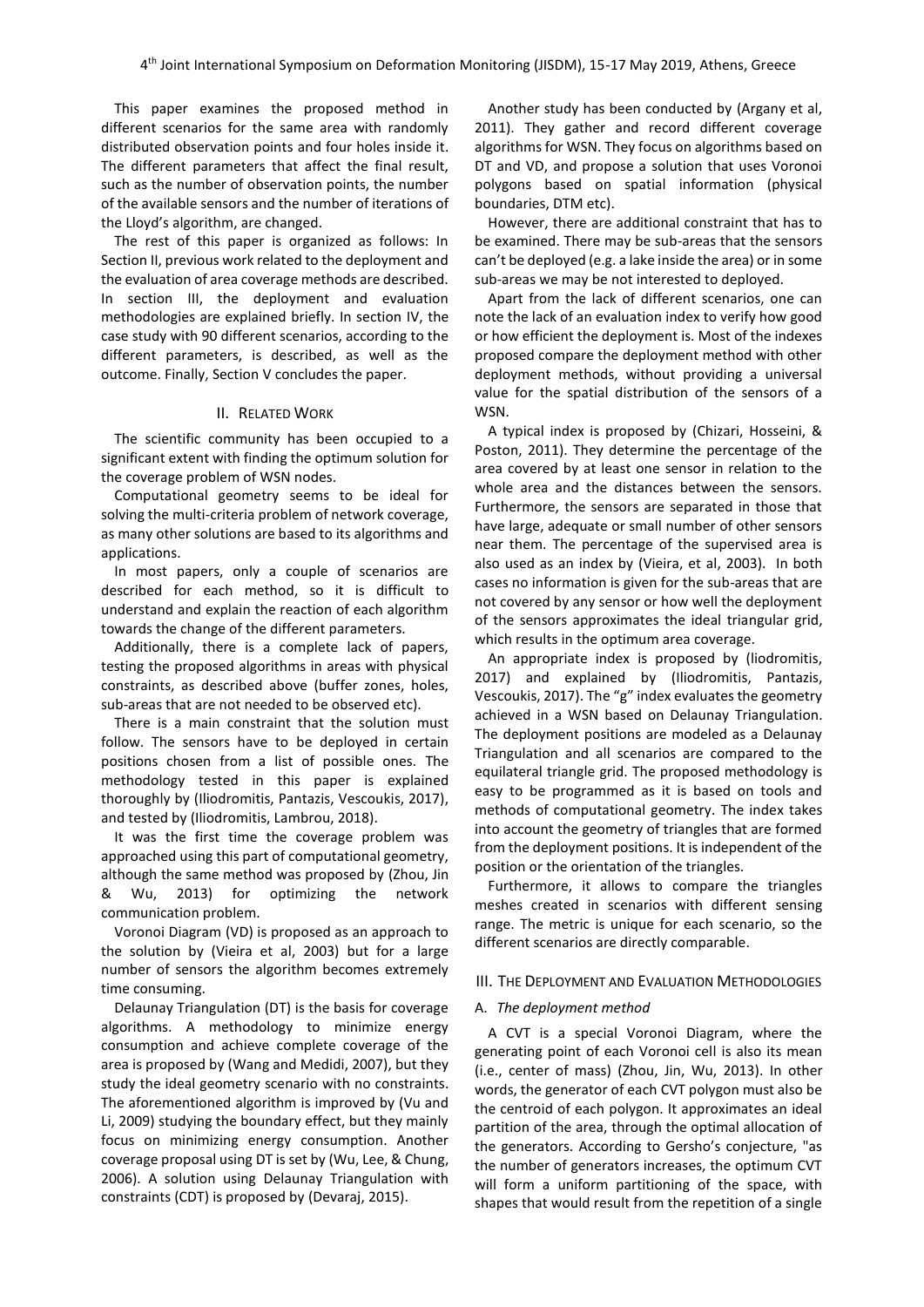polytope. The shape of the polytope only depends on the spatial dimension". In 2D the basic polygon is a regular hexagon (Du, Wang, 2005).

In limited field applications where the sensors to be deployed are few, the deployment can be done to the positions arising after the CVT construction. These positions are the center of mass of the polygons and they do not refer to specific points of the original dataset. There are cases that the deployment positions must belong to the original set. Therefore, result additional constraints.

The solution is approached in two phases:

Given the coordinates of the points to be observed (which are the candidate deployment positions, simultaneously), the convex hull is determined (de Berg et al., 2008), (Joswig, Theobald, 1998). Then according to the number of sensors, the sensing range and the termination condition for the Lloyd's algorithm the theoretical positions of the sensors are determined, i.e. the CVT generators.

Finally, the actual deployment positions are determined, by finding the nearest neighbors that belong to the original dataset and moving the theoretical points to the closest real position.

#### B. *The Evaluation Method*

The fact that the equilateral triangle consists of three edges equal, leads to a specific property, using measures of dispersion from the science of statistics (Bolstad, 2007). The standard deviation of the mean of its edges, is equal to zero. The smaller the standard deviation is, the closer the random triangle is to the equilateral one.

The use of the mean value  $\bar{\sigma}_0$  of the standard deviations of the edges of each triangle of the TIN, shows how well the triangles that are formed adapt to the regular triangular grid.



Figure 1. Comparison of vertexes of a TIN vs equilateral triangle grid

When the number of the triangles is increased or decreased (e.g. when the number of sensors changes), the index changes and the results are directly comparable. The problem arises when comparing scenarios involving sensors with a different sensing range R. Then, in these cases the index to be used will be:

$$
g = \frac{\overline{\sigma}_0}{R} \tag{1}
$$

The smaller prices the index gets, the better adjustment is achieved.

For the final positions of the sensors, the corresponding Delaunay Triangulation is constructed (Devadoss and O Rourke, 2011), choosing the appropriate algorithm (Cormen et al, 2009), (de Oliveira, 2012) and the TIN is compared with the equilateral triangle grid.

## IV. CASE STUDY

In order to examine the operation and efficiency of the above procedures in areas with constraints, different scenarios were created and tests were performed with different parameters.

Scenarios included different number of points for observation, different number of sensors and various sensing ranges Rs in order to find if the solutions follow specific patterns and compare them.

The dataset that is used consists of randomly generated points.

An area of 1000m x 1000m (fig. 2) was chosen with 4 empty sub-areas in it. In these 4 areas is considered that no sensor deployment can be done. The total area excluding the empty sub-areas is 770000m<sup>2</sup>.



Figure 2. The case study area

Three basic scenarios were created concerning three different types of observation point densities: low medium and high. For each case 3 different range sensors (20m, 30m and 40m) were used.

Taking in to consideration the sensor range, the minimum number of required sensor comes out as the ratio of the examined area (for this case 770000m<sup>2</sup>) to the area that every sensor covers. For the range of 20m the denominator is equal to  $1256m<sup>2</sup>$  namely min 610 sensors, for the range of 30 $m$  is equal to 2827 $m<sup>2</sup>$  namely min 270 sensors and for the range of 40m is equal to 5026m<sup>2</sup> namely min 150 sensors.

Finally, for each one of the different cases, the coverage of the area was examined for a different number of sensors (10 different cases). Starting from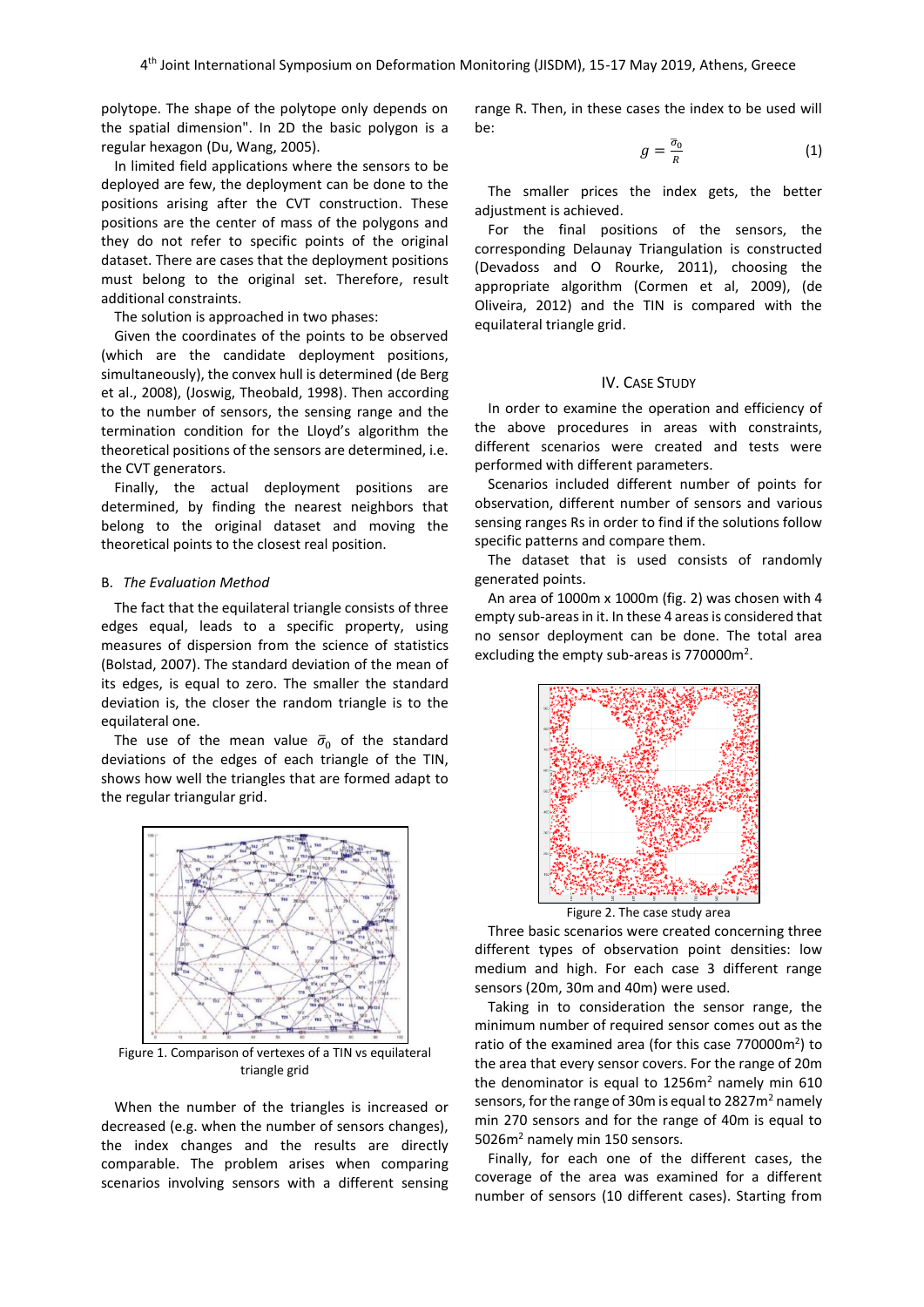the minimum number of required sensors and gradually increasing their number, up to about 50% more. The 90 different scenarios are presented in Figure 3.

For each case, the number of points not observed by any sensor and the coverage percentage of the points, the standard deviation of the mean of the triangle edges  $\bar{\sigma}_0$ , and the g index are recorded.



Figure 3. The different scenarios that were created

Figure 4 shows two of the created scenarios:

• Low density,  $R = 30m$  and  $N = 315$  (fig. 4a)

• Medium density,  $R = 40$ m and  $N = 183$  (fig. 4b)

The coverage percentages are 95.79% (182 unsupervised points) and 96.73% (437 unsupervised points) respectively.

Unsupervised points are depicted in red colour and are concentrated mainly near or on the internal and external boundaries of the area, while very few are within the area.



Figure 4a. Sensor deployment for low density, R=30m and



Figure 4b. Sensor deployment for medium density, R=40m and N=183

Figure 5 shows the coverage percentage achieved in relation to the number of sensors used for the three different densities and the three different ranges.

In all cases examined, even if the minimum number of sensors is used, coverage percentage of 88% - 90% is achieved. On the other hand, no full coverage is achieved even if 50% more sensors than the minimum are used. The maximum coverage achieved is about 99% which is assessed as satisfying. Most unsupervised points are concentrated to the inner and outer boundaries of the area.

An important outcome is about the influence of the increment of the number of sensors to the coverage percentage. Increasing the number of the sensors over a number does not means significant increase of the coverage percentage. Thus, the cost of the network deployment increases without improving the desired solution significantly.

The decision that has to be taken is, if the increase of the number of the sensors, has the desired impact on the coverage percentage of the network. This mainly depends on the needs of each application and the cost of the additional number of sensors in the total cost of the network. In any case, if a small subarea with points remains unsupervised due to its geometry can be treated autonomously and the sensors can be deployed manually.

Moreover, the most effective sensor in terms of the coverage percentage is the one with the larger radius R. For the same number of sensors, the coverage percentage in the different densities (low, medium and high) is less varied than the other two types of sensors. Therefore, it could be used in are-as with unequal point density, without having to separate it into individual sections, for which a separate case study should be done.

The sensing range does not affect the coverage percentage achieved. The same percentage increase of the number of the sensors, leads to a similar increase in coverage percentage.

Nevertheless, the most effective sensor in terms of the coverage percentage in the three basic scenarios is the one with the larger radius. For the same number of sensors, the coverage percentage in the different densities (low, medium and high) is less varied than the other two types of sensors. Therefore, it could be used in areas with unequal point density, without having to separate it into individual sections, for which a separate case study should be done.

The empty sub-areas do not affect the coverage percentage as this remains as high as the continuous area (Iliodromitis, Lambrou, 2018).

Figure 6 shows the change of the g index for each scenario. The g index values fluctuate from 0.24 to 0.47 for all the scenarios.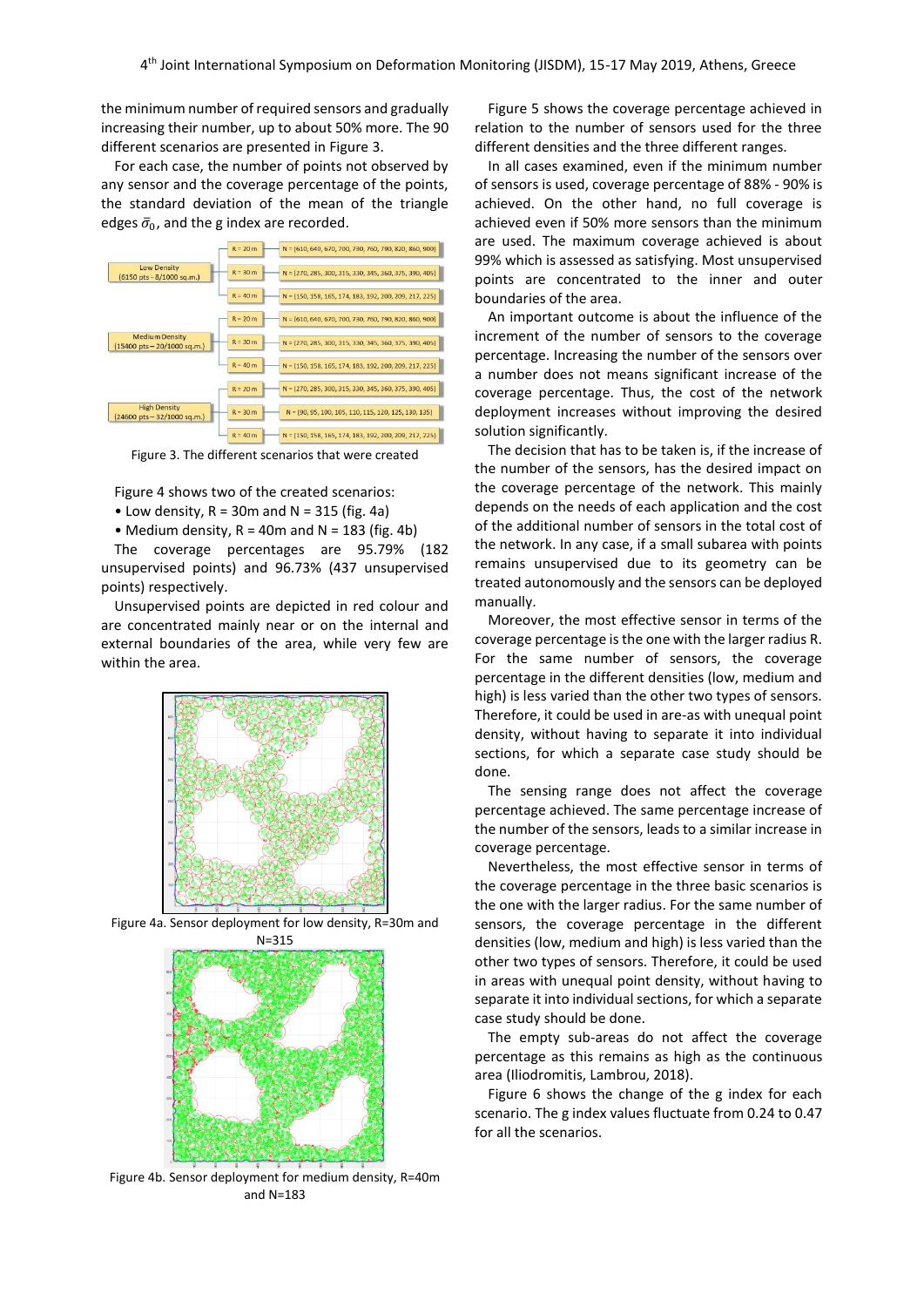



There is a constraint at the evaluation process of the network. The internal empty sub-areas must be excluded from the TIN creation. Otherwise there will be triangles with big and uneven edges, leading to false calculation for the g index (fig. 7b).

Thus, breaklines were formed at the internal boundaries and the Delaunay Triangulation was created only for the supervised area (fig 7a).



Figure 7a. Delaunay Triangulation using breaklines



Figure 7b. Delaunay Triangulation without using breaklines

Using sensors with higher radius, the g index get lower values, meaning that the quality of the deployment is better. The range of g for the 40m sensors is less than 0.1. The corresponding value for the 20m and 30m sensors is about 0.2.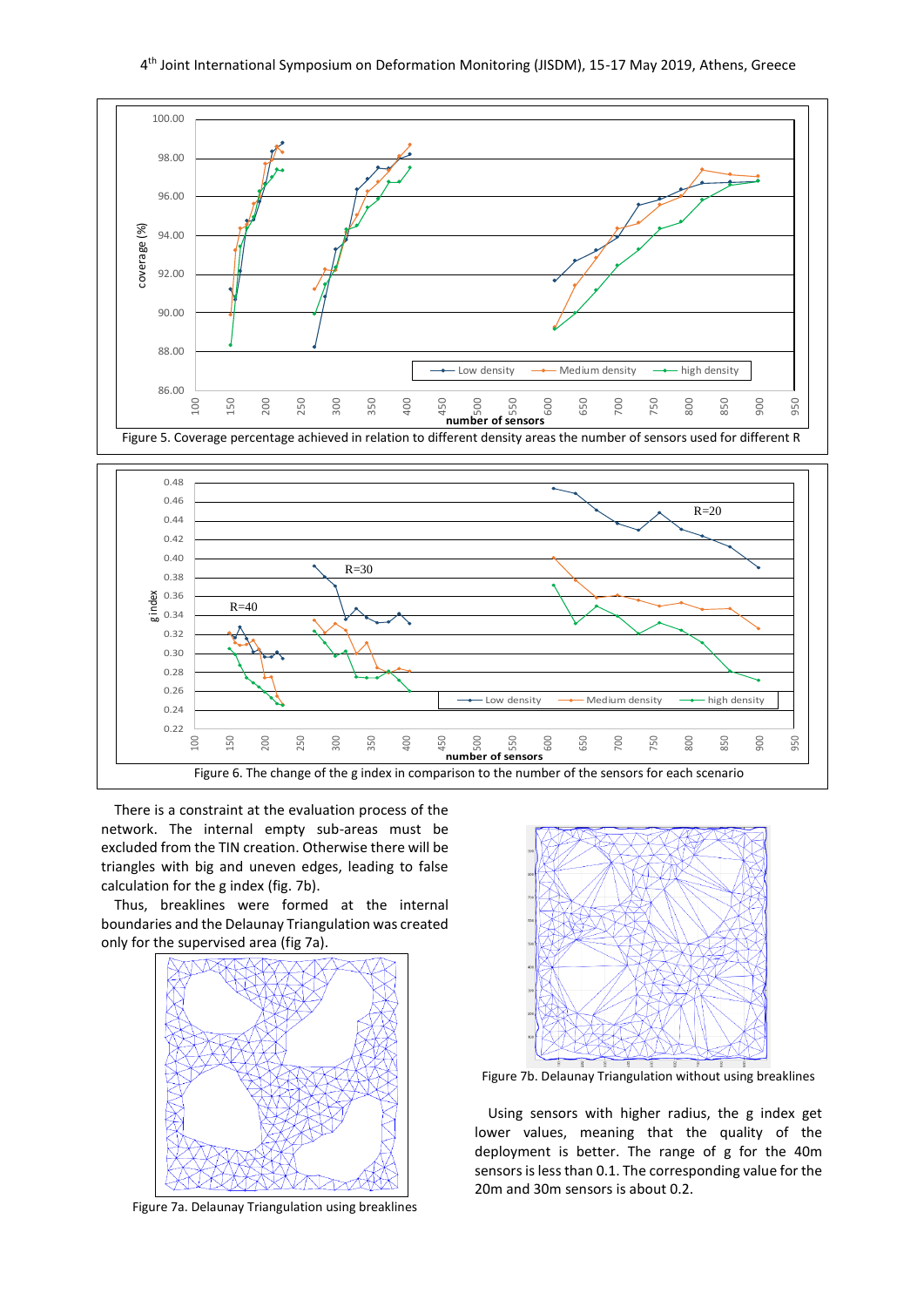That means that for longer range sensors, the network tends to form geometry closer to equilateral grid. In order to achieve the same quality deployment as this of 40 sensors we need double sensors of 30m and six times more sensors of 20m.

Moreover when the number of sensors increase, the g index decreases. Therefore the better adjustment is achieved. As the density of points in the area increases, the g index decreases.

Both conclusions were also verified in previous work concerning a continuoys area (Iliodromitis, Lambrou, 2018).

The g index gets bigger values than these, in an area with no internal holes, but it follows a similar pattern, comparing the corresponding diagrams.

## V. CONCLUSIONS

Wireless Sensor Networks are increasingly used to support a wide variety of applications, such as environmental or structural monitoring. In all cases, maximum geographical coverage with the minimum number of sensors is required.

OptEval algorithm offers a geometrical solution to the problem, based on the properties of Centroidal Voronoi Tessellation. This ensures that the solution given is the best for the given geometry (points' distribution, number of sensors, sensing range). Each sensor is placed as far away as possible from its neighbors.

A total of 90 different scenarios have been carried out for an area with specific dimensions and four internal holes inside it. Different points' density, number of sensors and sensor radii were tested.

The simulations showed that the algorithm is efficient for such areas too. The coverage percentage is about the same as in a continuoys coverage area with similar characteristics. In both cases it varies from 88% to 98%.

The analysis of the results shows that increasing the number of the sensors above a threshold does not lead to a significant increase in coverage percentage.

The g index is an index which takes into account the geometry of triangles that are formed from the deployment positions. The metric is unique for each scenario, so different scenarios can directly be compared.

The use of breaklines along the internal boundaries was critical for the calculation of the index. Breaklines prevent undesirable triangles to be created during TIN formation, which would lead to false calculation of the index.

The results of the index are similar to the continuous coverage area too. The g index gets bigger values than these, in an area with no internal holes, but it follows a similar pattern, comparing the corresponding diagrams.

Increasing the number of the sensors results in a reduction of the g index, which implies that the random triangle mesh is adjusted better to the equatorial triangle grid.

For future work concave polygons and polygons buffer zones will be examined.

#### References

- Argany M., Mostafavi M.A. and Karimipour F., "A GIS Based Wireless Sensor Network Coverage Estimation and Optimization: A Voronoi Approach," in *Transactions on Computational Science XIV*, Springer Berlin Heidelberg, 2011, pp. 151-172.
- Bolstad W., Introduction to Bayesian statistics (2nd edition), New Jersey: John Wiley and Sons, inc, 2007.
- Chizari H., Hosseini M. and Poston T., "Delaunay triangulation as a new coverage measurement method in wireless sensor network," Sensors, pp. 3163-3176, 11 2011.
- Cormen T., Leiserson C., Rivest R. and Stein C., Introduction to Algorithms, Third Edition, MIT Press, 2009.
- De Berg M., Cheong O., van Kreveld M. and Overmars M., Computational Geometry, Algorithms and Applications, Berlin: Springer, 2008.
- De Oliveira S.G., "A Review on Delaunay Refinement Techniques," in *12th international conference on Computational Science and Its Applications*, 2012.
- Devadoss S. and O' Rourke J., Discrete and computational Geometry, New Jersey: Princeton University Press, 2011.
- Devaraj A., "Mesh Simplification in Wireless Sensor Networks Using INRCDTS," in *4th International Conference on Circuits, Systems,*, Kuala Lumpur, 2015.
- Du Q. and Wang D., "The Optimal Centroidal Voronoi Tessellations and the Gersho's Conjecture in the Three-Dimensional Space," *Computers and Mathematics with Applications,* 2005.
- Iliodromitis A, Development of integrated methodology for coverage optimization and evaluation of Wireless Sensor Networks for wide-range applications (Doctoral dissertation), Athens: National Technical University of Athens, 2017.
- Iliodromitis A, Lambrou E., " The use of a Centroidal Voronoi Tessellation-based algorithm in different scenarios of 2D Wireless Sensor Network deployment", Volume8, Issue 1," *International Journal of Scientific & Engineering Research,*  pp. 82-88, 01 2018.
- Iliodromitis A., Pantazis G. and Vescoukis V., "*2D Wireless Sensor Network Deployment Based on Centroidal Voronoi Tessellation,*" in International Conference on Applied Mathematics and Computer Science, Rome, 2017
- Iliodromitis A, Pantazis G. and Vescoukis V, "A reliable Evaluation Method for 2D Wireless Sensor Network Deployment, Volume8, Issue 2," *International Journal of Scientific & Engineering Research,* pp. 1243-1248, 02 2017.
- Joswig M. and Theobald T., Polyhedral and algebraic methods in computational geometry, Wiesbaden: Springer, 1998.
- Vieira M.A., Vieira L.F. et al., "Scheduling nodes in wireless sensor networks: a Voronoi approach," in *Local Computer Networks, 2003. LCN '03. Proceedings. 28th Annual IEEE International Conference*, 2003.
- Vu C. and Li Y., "Delaunay-triangulation based complete coverage in wireless sensor networks," in Pervasive Computing and Communications, 2009. PerCom 2009. IEEE International Conference, Galveston, TX, 2009.